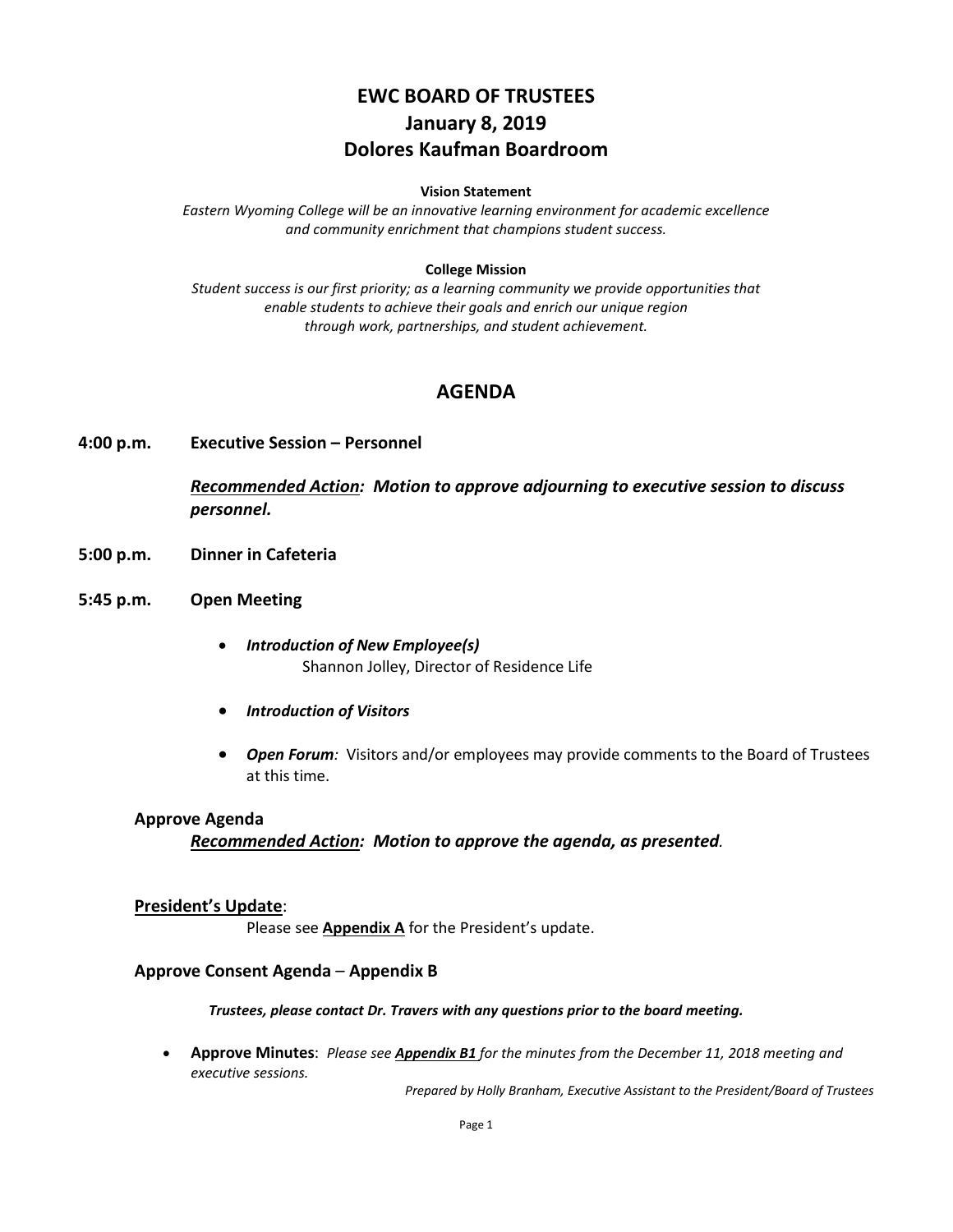• **Ratify Resignation of Court Merrigan, Student Success Director**: *Mr. Merrigan submitted his letter of resignation on December 21, 2018 with an effective date of January 2, 2019. Prepared by Mr. Ed Meyer, Director of Human Resources*

#### *Recommended Action: Motion to approve the consent agenda, as presented.*

## **Action Items**

### **Approve Financial Report**

Please see **Appendix C** for the written financial report.

*Prepared by Mr. Kwin Wilkes, Vice President for Administrative Services*

#### *Recommended Action: Motion to approve the financial report, as presented.*

#### **Approve Reappointment of Executive Administrators**

Per Board Policies 3.2 and 3.22 and the result of completed annual performance evaluations for EWC executive administrators less the President, President Travers recommends the Board of Trustees reappoint Vice President Roger Humphrey and Vice President Kwin Wilkes for fiscal year 2020.

*Prepared by Mr. Ed Meyer, Director of Human Resources*

### *Recommended Action: Motion to approve the reappointment of Vice Presidents Roger Humphrey and Kwin Wilkes for fiscal year 2020, as presented.*

### **Approve Early Retirement Requests**

Per Board Policy 3.17 the individuals listed below meet program eligibility criteria and have submitted letters notifying President Travers of their intent to participate in the early retirement program. Early retirees, and their associated final duty date, are Chuck Kenyon, January 31, 2019 and Holly Branham, June 30, 2019.

*Prepared by Mr. Ed Meyer, Director of Human Resources*

*Recommended Action: Motion to accept the Early Retirement requests of Chuck Kenyon and Holly Branham, as presented.*

#### **Approve Reassignment of Student Services and Academic Services Positions**

Dr. Travers will present her plans for reassignment of these areas at the board meeting.

### *Recommended Action: Motion to approve the reassignment of Student Services and Academic Services positions, as presented.*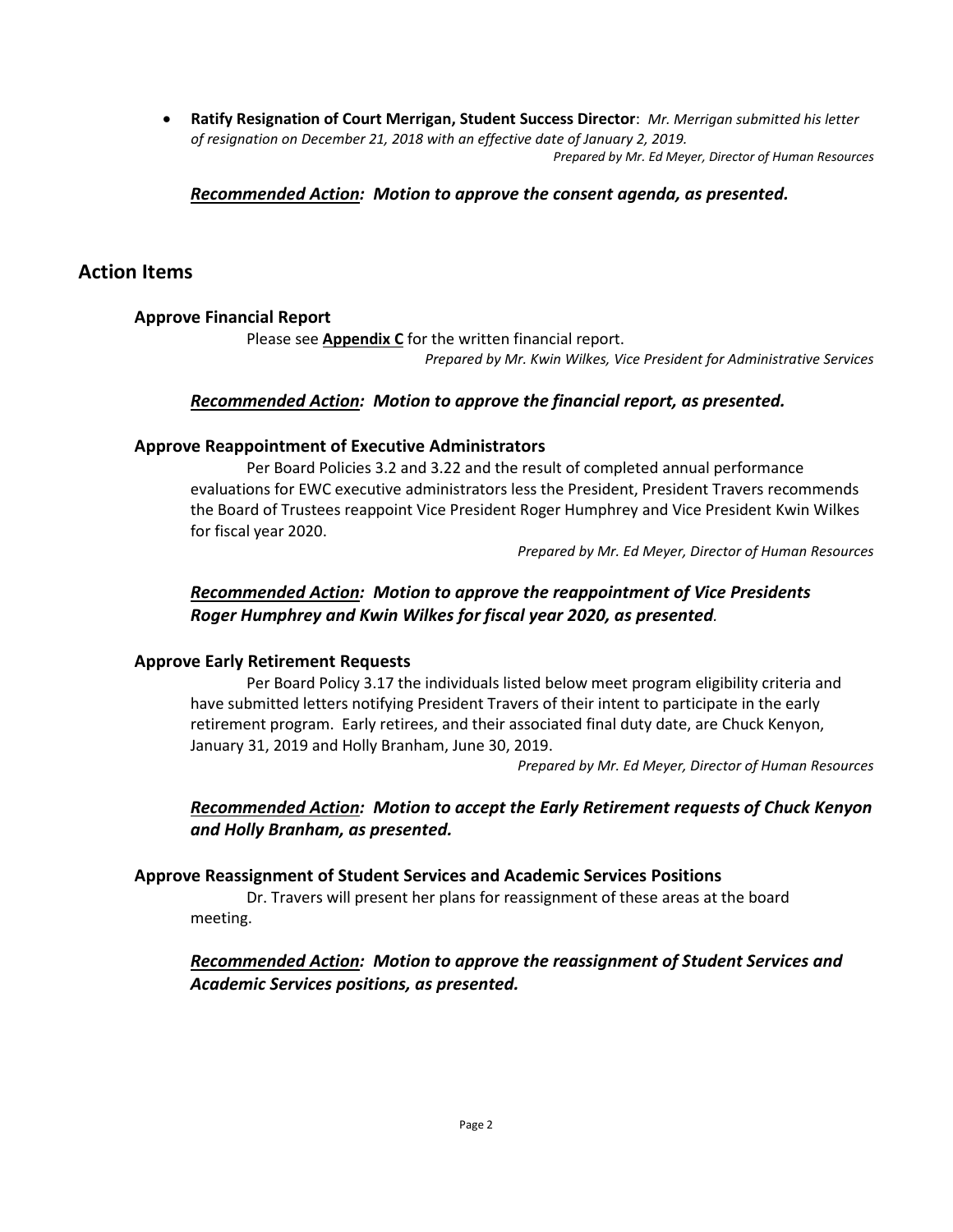## **Approve Reclassification of Position #403 (B31 - Registration & Records Specialist) to Position #1403 (C42 - Registrar) with an effective date of February 1, 2019**

After completion of a Position Description Questionnaire, an analysis of those results, an increase to the assigned duties, the creation of a new Job Description, and the application and analysis of the Fox-Lawson decision band method, HR concurs with the Vice President's recommendation and the President's endorsement to reclassify the position and create a Registrar position.

*Prepared by Mr. Ed Meyer, Director of Human Resources*

## *Recommended Action: Motion to approve the reclassification of Position #403 to Position #1403 Registrar effective February 1, 2019, as presented.*

#### **Approve Appointment of Dante Geoffrey Frattini to the Position of Head Volleyball Coach**

The selection committee recommends, and Dr. Travers concurs, offering the Head Volleyball Coach position to Mr. Dante Geoffrey Frattini.

*Prepared by Mr. Ed Meyer, Director of Human Resources*

## *Recommended Action: Motion to approve the appointment of Dante Geoffrey Frattini to the position of Head Volleyball Coach, as presented.*

### **Information Items**

#### **Human Resources Update**:

Please see **Appendix D** for the HR update.

*Prepared by Mr. Edward Meyer, Director of Human Resources*

#### **Institutional Development Update**:

Please see **Appendix E** for the Development update.

*Prepared by Mr. John Hansen, Director of Institutional Development*

### **Staff Alliance Update**:

The Staff Alliance held their 2<sup>nd</sup> Annual Christmas Party on Monday, December 17<sup>th</sup>, from 11:00am – 2:00pm in the cafeteria. It was good to have the folks from Douglas here to participate. There were plenty of wonderful holiday goodies for all to enjoy!

Many door prizes were distributed to lucky winners purchased by the Staff Alliance! The Staff Alliance would like to offer a special "Thanks" to Dr. Travers for donating 3 of the door prizes including a beautiful Holiday quilt! The Faculty Senate also contributed 3 door prizes, one of which was a wreath that they purchased from the Douglas Nursing student auction.

This was a great way to end the semester and for all to gather together prior to the Christmas Break!

*Prepared by Ms. Sue Schmidt, Staff Alliance Chair*

#### **Academic and Student Services Update:**

Please see **Appendix F** for the Academic and Students Services update.

*Prepared by Mr. Roger Humphrey, Vice President for Academic Services*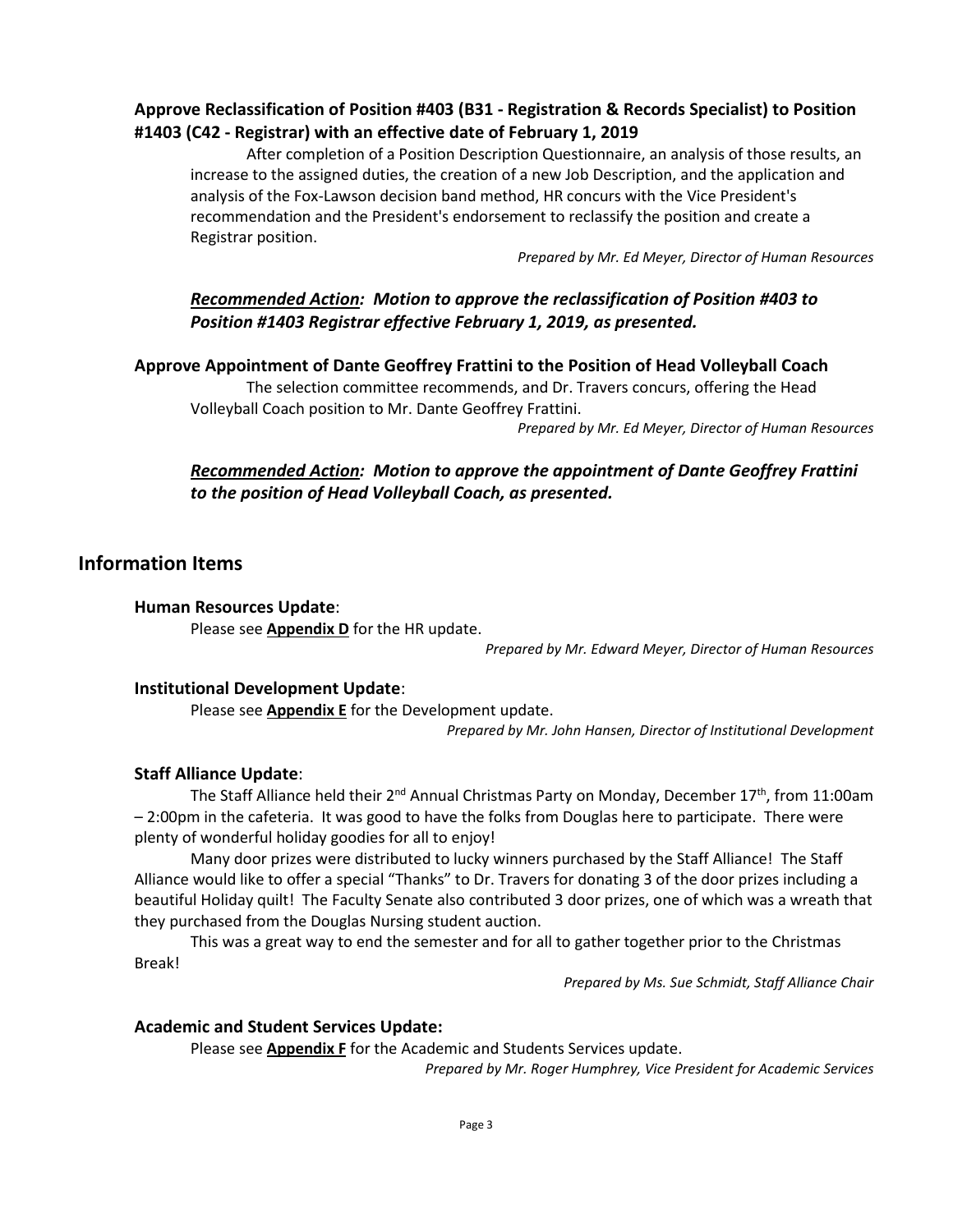#### **College Relations Update**:

Please see **Appendix G** for the College Relations update.

*Prepared by Ms. Tami Afdahl, Director of College Relations*

#### **Construction Projects and Major Maintenance Update**:

Please see **Appendix H** for current construction projects and major maintenance projects. *Prepared by Mr. Kwin Wilkes, Vice President for Administrative Services and Mr. Keith Jarvis, Director of Physical Plant*

#### **Faculty Senate Update**:

Faculty is enjoying the holiday break and will finalize spring class content during the week before classes begin. Faculty Senate will meet on Thursday, January 10, during In-Service, to get back into previously discussed topics, including professorship titles and tenure policy.

*Prepared by Kelly Strampe, Faculty Senate President*

#### **Revised Administrative Rules**: See **Appendix I**

- Administrative Rule 3.9.1 Compensation
- Administrative Rule 3.19.1 Personnel File

#### **Trustee Topics**

• WACCT Update – **Appendix J**

#### **Upcoming Events Reminder:**

- *January 28, 2019 – Groundbreaking for ATEC (tentative)*
- **February 7** WACCT Trustee Education, Leadership Awards and Legislative Reception, LCCC, Cheyenne
- February 8 Wyoming Community College Commission Meeting, LCCC, Cheyenne

#### **Executive Session – Personnel**

*Recommended Action: Motion to approve adjourning to executive session to discuss personnel.*

### **Adjournment**